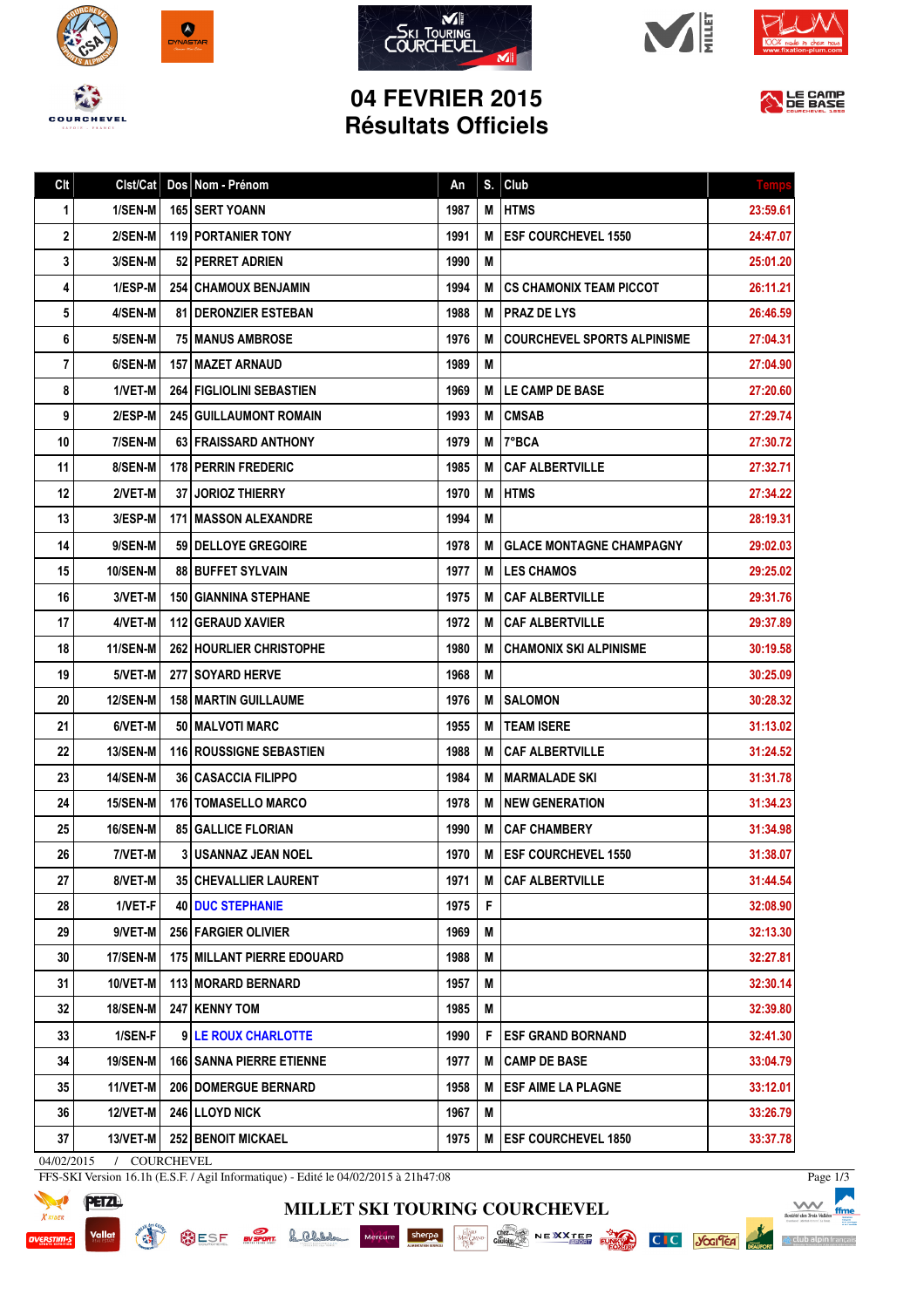| Clt |                 | Clst/Cat   Dos   Nom - Prénom   | An   | S. | Club                               | <b>Temps</b> |
|-----|-----------------|---------------------------------|------|----|------------------------------------|--------------|
| 38  | 14/VET-M        | 23 SOCQUET MANU                 | 1970 | M  |                                    | 33:41.37     |
| 39  | 15/VET-M        | <b>151   PETITJEAN ROBERT</b>   | 1959 | M  | <b>COURCHEVEL SPORTS ALPINISME</b> | 34:01.98     |
| 40  | 16/VET-M        | <b>142 DE THIERSANT PASCAL</b>  | 1962 | M  | <b>COURCHEVEL SPORTS ALPINISME</b> | 34:04.02     |
| 41  | 17/VET-M        | 271 CHEDAL ANGLAY JOSEPH        | 1959 | M  |                                    | 34:09.39     |
| 42  | <b>20/SEN-M</b> | <b>16 ATTOU FLORENT</b>         | 1988 | M  | <b>ESF COURCHEVEL 1650</b>         | 34:21.84     |
| 43  | 18/VET-M        | 273 GRANGER JEAN MARC           | 1962 | M  | <b>CAF VANOISE TARENTAISE</b>      | 34:57.51     |
| 44  | 2/VET-F         | <b>54 GACHET CHRISTINE</b>      | 1971 | F  | <b>TEAM ISERE MONTAGNE</b>         | 34:58.21     |
| 45  | <b>19/VET-M</b> | <b>39 BRASSET PASCAL</b>        | 1966 | M  | <b>CAF FAVERGES</b>                | 35:01.89     |
| 46  | 1/ESP-F         | <b>243 RENOTON LAURIE</b>       | 1992 | F  |                                    | 35:05.61     |
| 47  | 2/SEN-F         | 103 MORAND SABINE               | 1981 | F  | <b>CAF ALBERTVILLE</b>             | 35:13.92     |
| 48  | <b>21/SEN-M</b> | 66   DELANOE MORGAN             | 1980 | M  | <b>ESF COURCHEVEL 1650</b>         | 35:23.15     |
| 49  | <b>22/SEN-M</b> | 42 KAYE JONNY                   | 1982 | M  | <b>FUNKY FOX</b>                   | 36:15.91     |
| 50  | 3/SEN-F         | <b>140 PERRIN ELISE</b>         | 1986 | F  |                                    | 36:41.94     |
| 51  | 20/VET-M        | <b>28 CHEVASSU DAVID</b>        | 1970 | M  | <b>COURCHEVEL SPORTS ALPINISME</b> | 37:15.67     |
| 52  | 21/VET-M        | <b>260   TOWNEND LEE</b>        | 1973 | Μ  |                                    | 37:47.28     |
| 53  | 3/VET-F         | 244 LAPLACE EVA                 | 1974 | F  |                                    | 38:06.53     |
| 54  | 22/VET-M        | <b>267 SETIEY LAURENT</b>       | 1968 | M  | <b>COURCHEVEL SPORTS ALPINISME</b> | 38:08.23     |
| 55  | 4/SEN-F         | <b>5 O BRIEN JOANNA</b>         | 1983 | F  |                                    | 38:34.78     |
| 56  | 23/VET-M        | <b>20 RIZZO ANTONIO</b>         | 1957 | M  |                                    | 38:48.90     |
| 57  | 23/SEN-M        | <b>241 BAUDRON PASCAL</b>       | 1976 | M  | <b>FFS USCORG</b>                  | 39:02.65     |
| 58  | 24/VET-M        | 68 CATELLA NICOLAS              | 1974 | M  | <b>ASM</b>                         | 39:06.20     |
| 59  | 5/SEN-F         | <b>104 LE ROUX PAULINE</b>      | 1990 | F  | <b>ESF COURCHEVEL 1650</b>         | 39:24.14     |
| 60  | <b>24/SEN-M</b> | <b>83 BEDOY LOIC</b>            | 1991 | M  |                                    | 39:24.78     |
| 61  | 25/VET-M        | 77 VITALE CRISTIANO             | 1970 | M  |                                    | 39:47.01     |
| 62  | 26/VET-M        | <b>87 MACKAY CHARLES</b>        | 1961 | M  |                                    | 40:23.78     |
| 63  | 27/VET-M        | 219 SULLICE JEAN MARC           | 1964 | M  |                                    | 40:29.79     |
| 64  | <b>28/VET-M</b> | <b>58 VALLIER STEPHANE</b>      | 1972 | Μ  |                                    | 41:10.11     |
| 65  | $2/ESP-F$       | <b>30   DESSAIX LAURA</b>       | 1993 | F  |                                    | 41:34.43     |
| 66  | 4/VET-F         | <b>114   MONGELLAZ MICHELE</b>  | 1956 | F  |                                    | 42:06.41     |
| 67  | 29/VET-M        | 70 DOIX PHILIPPE                | 1947 | Μ  | <b>ESF COURCHEVEL 1850</b>         | 42:09.60     |
| 68  | 6/SEN-F         | 259 LANARI CLAIRE               | 1986 | F  | <b>CAF VANOISE</b>                 | 42:16.37     |
| 69  | 5/VET-F         | <b>145 DAFFIN MELANIE</b>       | 1975 | F  |                                    | 42:20.89     |
| 70  | 30/VET-M        | 51   MILLET JEAN PIERRE         | 1957 | M  | <b>MILLET</b>                      | 42:21.83     |
| 71  | <b>25/SEN-M</b> | 204 LUCAS RIZZO                 | 1991 | M  |                                    | 42:56.76     |
| 72  | 6/VET-F         | <b>14 HORDEQUIN FABIENNE</b>    | 1970 | F  |                                    | 43:05.17     |
| 73  | 7/SEN-F         | <b>21 FRANCHINO MIREILLE</b>    | 1979 | F  | <b>COURCHEVEL SPORTS ALPINISME</b> | 43:09.53     |
| 74  | 7/VET-F         | <b>18 ROBINSON LOUISE</b>       | 1966 | F  |                                    | 43:26.46     |
| 75  | 31/VET-M        | <b>257 BLANC YVES</b>           | 1969 | M  | <b>ESF COURCHEVEL 1650</b>         | 43:47.56     |
| 76  | 32/VET-M        | <b>205 DURAND DIDIER</b>        | 1970 | M  |                                    | 43:51.05     |
| 77  | 4/ESP-M         | <b>160 SIAB PIERRE</b>          | 1994 | M  | <b>IFFS USCORG</b>                 | 44:20.82     |
| 78  | 8/VET-F         | <b>89   SEGALA CORINNE</b>      | 1966 | F  | <b>ESF COURCHEVEL 1550</b>         | 44:23.64     |
| 79  | 5/ESP-M         | <b>86 VAN HOOREBEKE CHARLES</b> | 1993 | M  |                                    | 44:33.33     |

04/02/2015 / COURCHEVEL

FFS-SKI Version 16.1h (E.S.F. / Agil Informatique) - Edité le 04/02/2015 à 21h47:09

Page 2/3